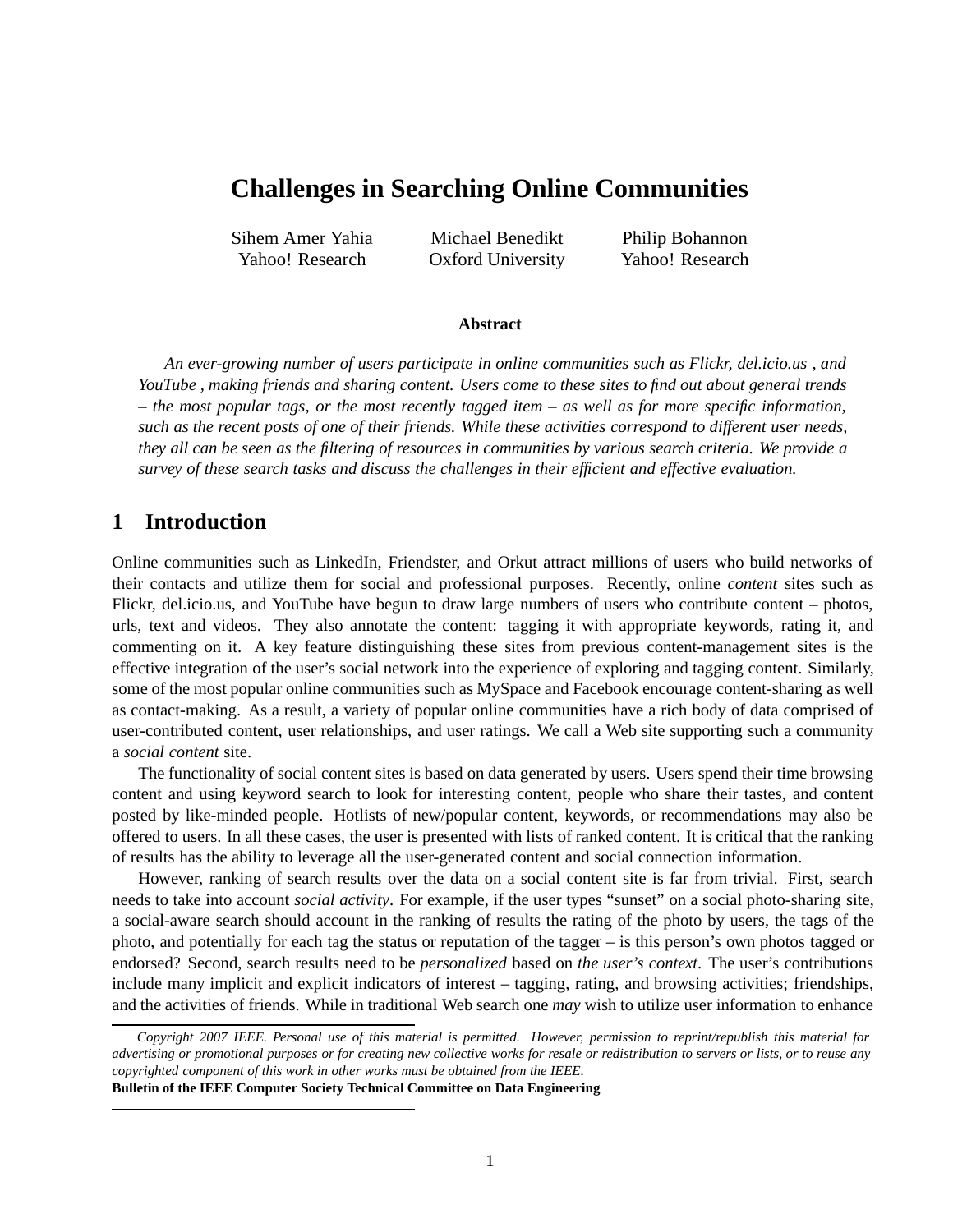

Figure 1: Gardening Social Content Example

search effectiveness, in social content search this information is readily available and essential for meeting the querier's expectation. For example, if the user searches for "birthday party" on the same photo-sharing site, it is reasonable to boost the rank of results from within the querier's social circle. Finally, when displaying hotlists of content or keywords, *recency* is often an important factor, requiring dynamic incorporation of new content in a manner similar to news search (e.g. [New]). Our first contribution is a classification of ranking factors in social search and illustrated with examples drawn from existing social content sites.

Given a particular ranking method, the next critical issue is the *efficiency* with which results can be computed. Obviously, techniques used for Web search are scalable, and have dealt successfully with the astronomic growth of the traditional Web. However, it is far from obvious that social intent, personalization, and recency can be incorporated into search without sacrificing efficiency. We discuss efficient and effective search in Section 3. We conclude and discuss some future challenges in Section 4.

## **2 Workload and Relevance Factors**

In this section, we describe the *relevance factors* that tend to be operative in social content search. We then survey some of the functionality of existing social content Web sites in terms of these factors. In general, we consider three kinds of search targets: *content*, hot keywords, and *people* (usually called *expertise* search [MA00, KSS97]). We will use the term *resource* to refer to any of these search targets.

To illustrate the issues involved in relevance computation, we consider an example fragment of a hypothetical social-content Web site concerned with gardening, displayed in Figure 1. In this example, there are users and two kinds of content, blog posts and comments on those posts. Users can establish links with each other, and may assign a label to their relationship. For example, there is such a link between Alice and Frank. Note that this link is tagged with "black thumb", indicating that Alice has a low opinion of Frank's gardening skills. Users can tag content (dashed arrows), as Frank has tagged Document B with "flowers". Content can also refer to other content via hyperlinks (solid arrows). The right hand side of the figure shows examples of comments referring to documents, with these documents referring to the three named documents, A, B and C.

Whether the user is navigating to a hotlist of resources, browsing another user page or performing a keyword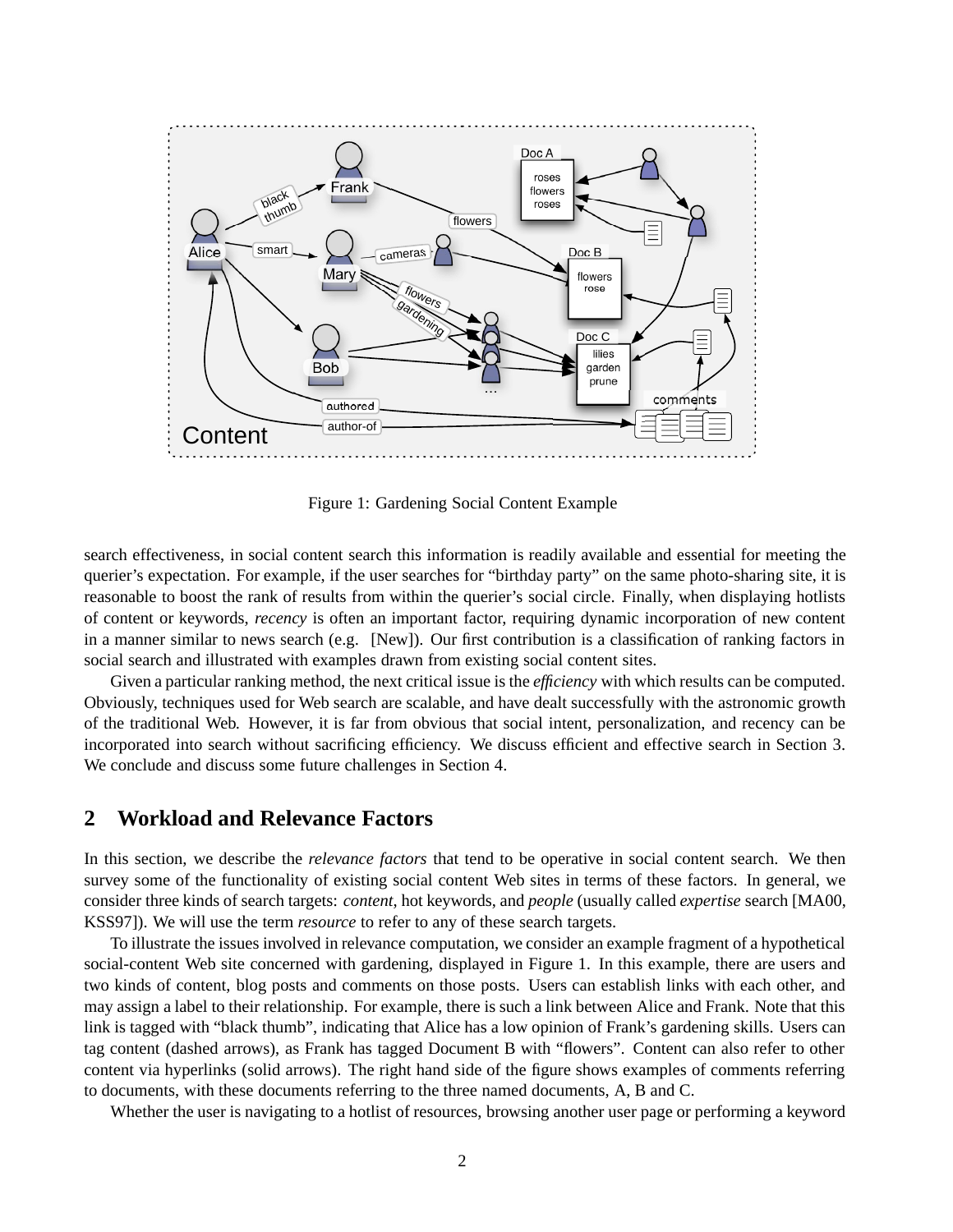

Figure 2: YouTube Figure 3: Flickr "Birthday Party" Search

search, the goal is the same: to return a list of resources ranked by score. The score of a resource can be informally defined using any subset of the following factors:

Text Features. When a keyword query is posed, the text associated with any content resource can be scored using standard metrics of relevance such as TF-IDF [SM83]. For multimedia content, there is often a title and description associated with it that can be matched against the keywords. For example, in Figure 1, Document A has content "roses" and "flowers", with "rose" repeated to show a high TF-IDF score.

**Timeliness and Freshness.** A resource may be more interesting if it is itself recently added. In the case of content , a simple interpretation of timeliness is as the inverse of the time elapsed since it was posted. One can also measure the timeliness via the popularity of the text associated with the resource – whether or not it is tagged with "hot" keywords.

**Incoming Links and Tags.** Tags associated with resources are usually a strong indicator of meaning. The anchor text on hyperlinks plays a role analogous to tags. We refer to either kind of link as an *endorsement*. Of course, PageRank-style metrics can be used to measure transitive endorsement - we discuss a variety of different ways such metrics can be computed and used below.

**Popularity.** A more subtle interpretation of timeliness may consider second-order recency or "buzz" - how much recent tagging and linking activity has targeted a resource? For example, if the references to document A from users on the right had been established in the last hour, A might be considered "hot". Further, measures of how many times an object is viewed may be incorporated in ranking.

**Social Distance.** A content resource can be considered "socially close" to the querier if it is tagged by individuals in the querier's social network. For example, a restaurant tagged by an acquaintance or by a reviewer that the querier has listed as a friend may be more interesting, since the querier may trust (or at least understand) the recommender's taste. Social distance can be computed by associating a score with each inter-personal link, and using the weight of paths from the querier to some target content. In Figure 1, there is a social connection from Alice, who might issue a query like "flowers", to document B of only two links through Frank, but the initial edge to Frank may have a low weight due to the tag. The paths from Alice to Document C are longer, but more paths exist, and the initial weights of the edges to Mary and Bob are stronger. Such factors must be balanced when estimating social distance.

**Relevance for People.** In the case a resource is a person, the documents authored by the person and the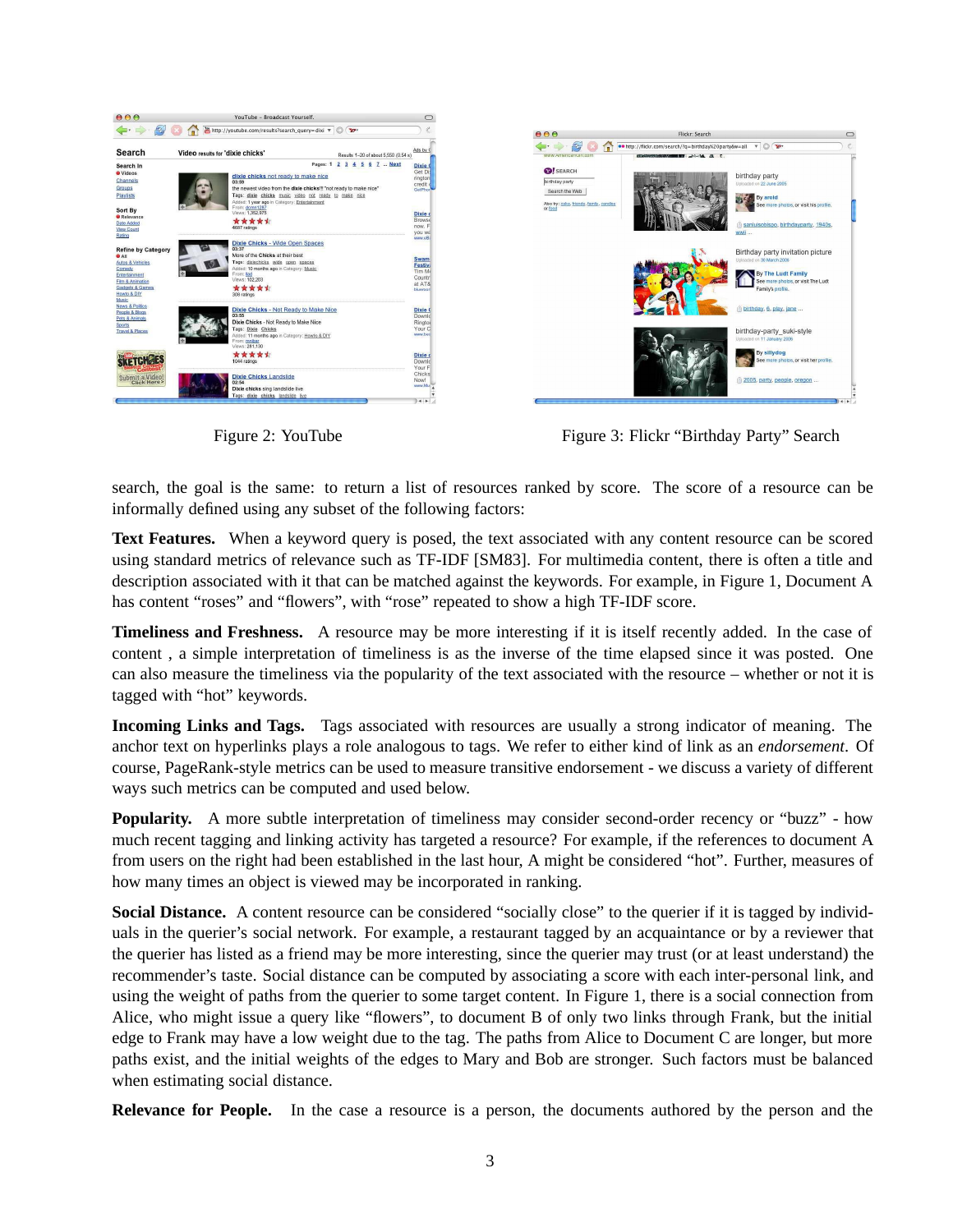

Figure 4: MyWeb Humor Search Figure 5: StumbleUpon Web List

outgoing tags can be considered as indicators of the person's *interests*, and thus can play a role analogous to text features of a content resource. For example, the comment authored by Alice may serve as a indicator for her. Inward links can also be important. For example, a person whose blog posts are well-reviewed or which are frequently tagged with words related to gardening might be considered an *expert* in the topic, and new posts by this individual about gardening might thus receive a higher rank.

We now give examples of social search in existing sites and relate them to the relevance factors discussed above.

**Examples from Social Sites.** One task is certainly keyword search. A straight keyword query can be used to search videos in YouTube – as in Figure 2, which shows the result of the query "dixie chicks". Clearly, ranking should take into account text features such as title and description, along with incoming tags applied to videos weighted by the popularity of the tags. One could envision adding a user's social activity, e.g., to rank videos tagged by friends higher. For blog posts, recency and popularity can be combined with text features [BK07].

Another typical task is browsing content resources – by tag, or by user. Even in browsing, ranking is important, since a given user or tag may have a large quantity of associated contributed content. For example, a user may browse photos related to the tag "birthday party" in Flickr, arriving at the result page shown on Figure 3. It may well be that the user will be more satisfied with photos of recent birthday parties by friends, in which case social distance needs to be accounted for. In some sites, that choice is left to the user - for example MyWeb gives the choice of searching "the Web" or "my contacts" (friendship network). Figure 4, shows the result of searching for "humor" over resources from a user's network. Note that the number of views and saves from the user's network are overlaid with each answer.

Finally, the search may not have keywords at all. That is, content may be *recommended* to the user (see, for example, [HKTR04]). StumbleUpon recommends "hot" resources of the moment (Figure 5), with a fresh list provided each time the page re-loads. The intention of a hotlist may be to show something popular, or to show something that is interesting based on past user clicks. It may even be simply trying to show the querier something in order to test the quality of an unrated content resource.

From these examples, we see clearly that the relevance factors defined in the previous section can be combined in a number of useful ways to power real search functionality in modern social-content sites. In the next section we discuss possible techniques and a number of open challenges in implementing this range of features into effective and efficient search functionality on social content sites.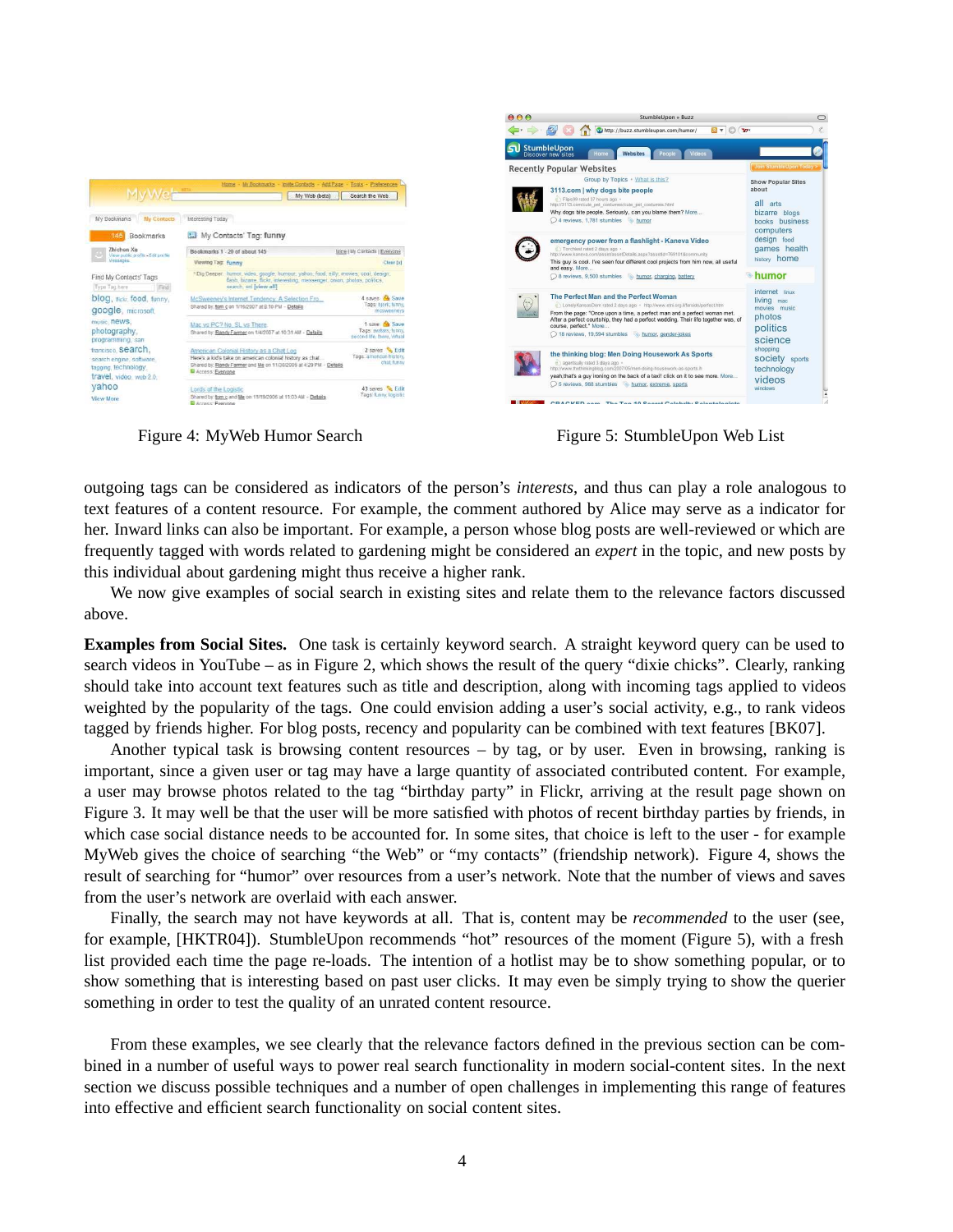

Figure 6: The Social Content Graph

# **3 Search Efficiency and Effectiveness**

In this section, we outline techniques applicable to ranking search results in a social-content graph.

## **3.1 Integrated Approach**

In attempting to capture the interactions between content linking and endorsement from friends, it is natural to treat resource endorsements, friendship links and people endorsements of content uniformly as edges in a "social-content graph". One such integrated approach is to model the relevance requirements of social content sites by parameterizing the behavior of a "random surfer" within a social-content graph, applying variants of PageRank [BP98] or HITS [Kle99] to compute the relevance of person or content nodes to a user's query. We now discuss the elements of this approach.

**The Social-Content Graph** An example of the directed graph that underlies this approach, called a "socialcontent graph," is shown in Figure 1, and the general form of such graphs is shown in Figure 6. A social-content graph has two types of nodes, corresponding to people and content (text, photos, videos, etc.). Edges may have associated text (e.g. tags). The semantics of edges in the graph depends on the type of the source and target node. Person-to-Person edges represent endorsement, friendship, or some other social relationship. The text of the edge may come from an explicit tag or the category of the relationship (e.g. "family", "coworker"). The Personto-Content edges capture tagging, authoring, etc. Text associated with these links is derived naturally from tags. Content-to-Content edges may be hyperlinks, or may represent threading relationships between comments. Text associated with the link may be taken from the anchor text of the hyperlink. Finally, the Content-to-Person edges may show authorship or reference. For example, a search engine might use named-entity recognition (see, for example, [ZPZ04]) to identify references in picture titles to people's names, and establish Content-to-Person links from the picture to the person. Examples of each type of edge can be seen in the example of Figure 1.

**Transition Probabilities** We now consider how to model a "random surfer"[BP98, Kle99] traversing a social content graph. In this framework, a surfer begins at an arbitrary node in the graph. At each step, the probability of jumping rather than following an outgoing edge is called the *damping factor*. If the user decides to jump, she goes to any node according to its *node weight*. If the surfer follows a edge, then it picks any particular outgoing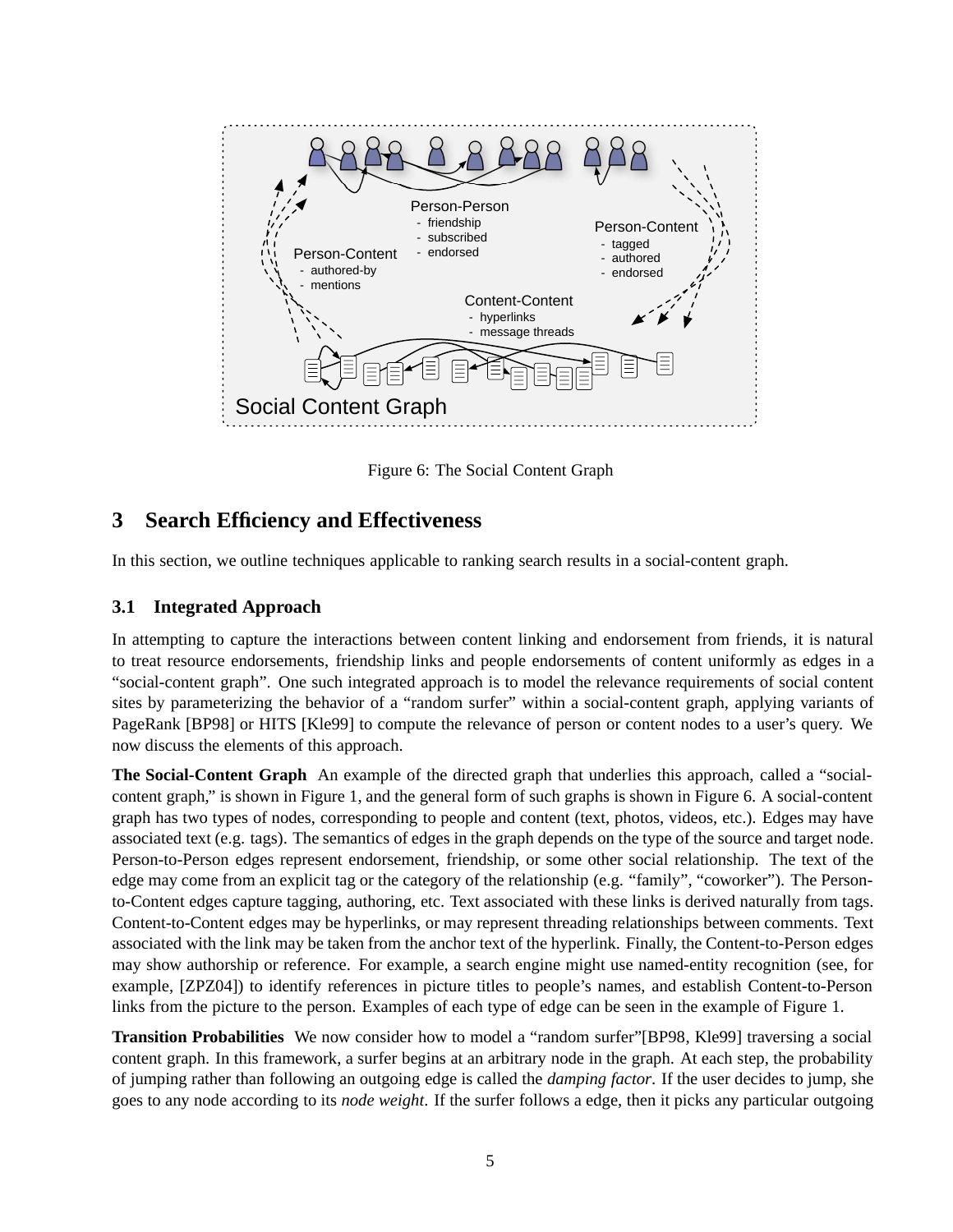edge with the probability proportional to an *edge weight*. Modifying the *node weight* based on user preference or on the keywords of the search leads to a *personalized* or *topical* PageRank computation [JW03, Hav02], while modifying the edge and node weights together to reflect the match of content with a query is performed in "intelligent surfing" [RD02]. Note that the *damping factor* controls the *locality* of each "surf".

**From Probabilities to Ranking** Given a social-content graph, a querier and a (possibly empty) set of keywords, an integrated approach to relevance computation proceeds as follows. First the system assigns node and edgeweights to be used for random surfing to nodes and edges in the social content graph. Second, the stationary probability that a surfer arrives at each node is computed (e.g. a PageRank computation). Third, the *k* nodes with the highest such probability are returned to the user.

**From Relevance Factors to Probabilities** We now briefly describe how each of the relevance factors discussed in the previous section might be handled by adjusting the parameters of the computation. First, *text features* can be handled by computing the query relevance of the text associated with a resource to the query terms and setting *node weights* proportional to this relevance. To handle *timeliness and freshness* as well as *popularity*, edges and node weights can be adjusted by their recency [BBVW06]. To handle *incoming links and tags*, the edge-weights can be adjusted to reflect relevance of the query to the tag or other text associated with the edge in the social-content graph (see [BWF+07]). Finally, *social distance* is incorporated naturally in this model by applying a significant fraction of the total node weight to the querier's node and adjusting Person-to-Person edge weights according to the strength of the connection. While node and edge weights can be set individually, coarser parameters will make these easier to manage. For example, it may be helpful to adjust the overall weight of person nodes vs. content nodes for random jumps or of "friends" vs. "family" edges when following a link.

**Feasibility and Performance** While the integrated approach is conceptually clean and general, there are substantial feasibility and performance issues. As with all variants of PageRank, the stationary probability can be calculated using a fix-point algorithm. But given that the probabilities are only known at query-time, one cannot compute this off-line. One response to this problem is to use random surfing for only a subset of the features, relying on existing Web techniques for the remainder. For example, if one excludes hyperlink structure, one arrives at a graph that is considerably smaller than Web graphs. This *modular* approach is discussed in the next section. Another route is to apply recent work on accelerating dynamic PageRank [FR04, Cha07]. A technique to address the social-distance component is to approximate [CGS04] PageRank values only for nodes in the neighborhood of the querier. However, this approach is complicated by the fact that social graphs obey a so-called "power-law" distribution [WS98, New00, WF94], meaning that individual neighborhoods may be relatively large on average.

### **3.2 Modular Approach**

The integrated approach gives the possibility of accounting for social distance in a very fine-grained way. It can account for the propagation of authority from a socially-close user through resource hyperlinks. But it certainly lacks modularity, since it cannot exploit the components already developed for Web search, particularly in the area of content and page-quality scoring.

A more modular but coarser approach is to consider each factor (or a subset of the factors) in isolation, coming up with separate rankings that are averaged to get one final score. Consider a case where a resource is content, the query-relevance could be done by traditional TF-IDF scoring of the content, and the resource endorsements could be ranked via PageRank or some other link analysis method. This does not eliminate the issue of incorporating social distance, but it does reduce it to two main components. The first is calculating a social endorsement score, which should average the impact of query-matching tags from friends in a user's network; The second issue is the overall combination problem, which should result in a single score formed by combining component scores over the various dimensions e.g., by taking a weighted average. The second problem revolves around the choice of weights, which we discuss in Section 3.4.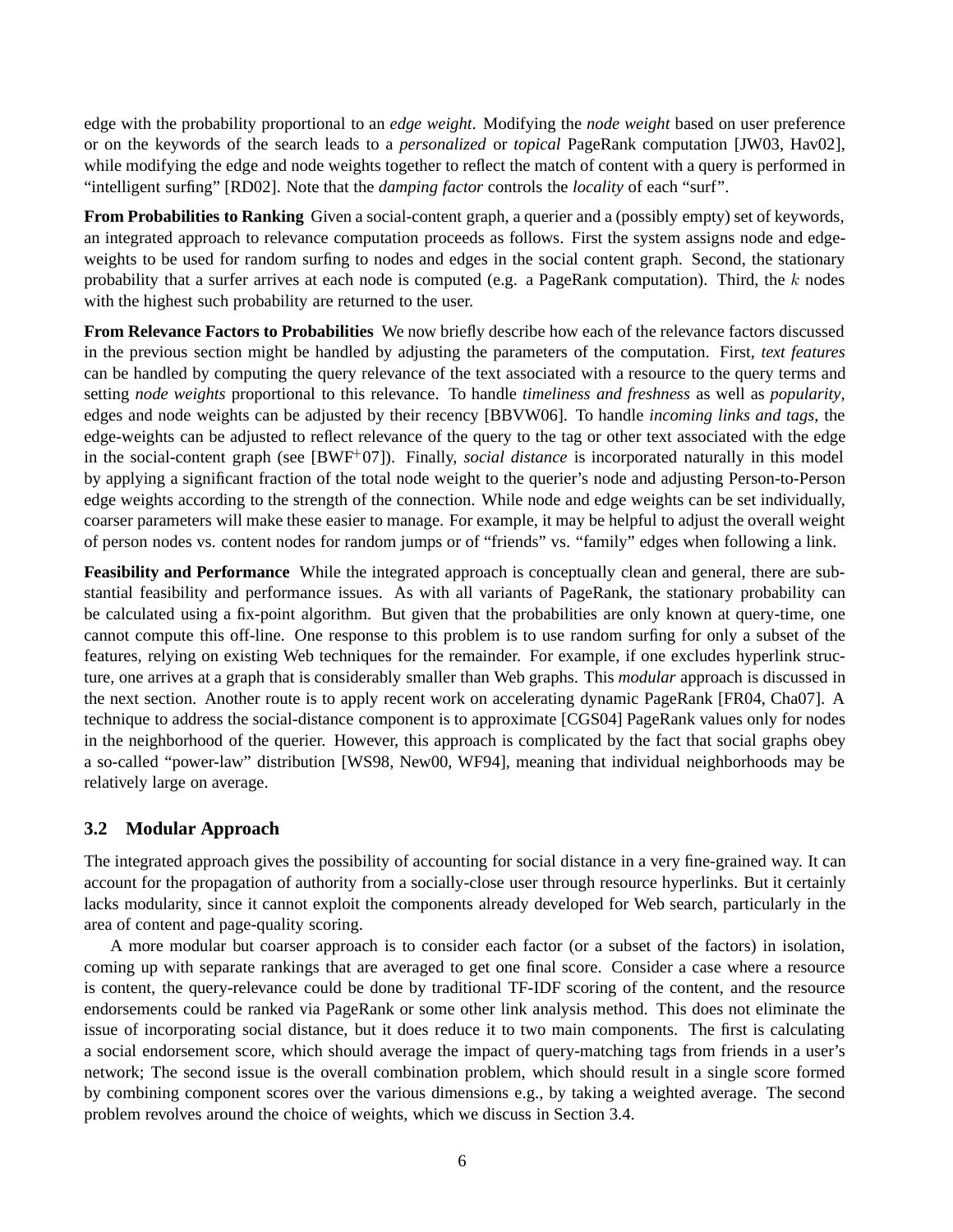The gain in modularity in this approach is counter-balanced by a possible loss in effectiveness, since each factor is now considered in isolation. Consider a page resource that is not itself tagged by many in the user's community, but which is linked to many pages that are tagged by many in the community: such a resource might score low both in link-quality and tagging quality, although it is likely to be quite relevant.

#### **3.3 Computing Social Endorsement**

To see the daunting efficiency issues that remain in the calculation of the social endorsement score, consider a simple example where the query is a keyword search and the social endorsement score of a resource is computed as the number of times friends of the querier have tagged the resource with query-matching tags. One must consider two related issues here: what sort of indexing structure is available for the tagging information, and the query evaluation algorithm. The most natural approach is to organize data in inverted lists by tag, in direct analogy with what is done for terms in a standard IR setting. Each entry in the list records a resource identifier and also its list of taggers.

Given a query, the score of a resource could be computed as the number of its taggers who are friends of the querier, or as the sum of all the people in its connected component, weighted by social distance. We can thus see the social endorsement score as another instance of combining the rankings of different lists, where the "combining" here requires revising the scores in each list based on personalization. The difference from standard rank combination problems (see e.g. [Fag02]) is that exactly which users in the list contribute to the score is dependent on the querier. Standard algorithms for combining scores rely on the sorting of the inverted lists by static upper-bound scores. This is the case, for example, in the family of Threshold Algorithms [Fag02]. In the case of personalized scoring, it is not clear what kind of upper-bound could be used – a global (e.g., querierindependent) upper-bound would be too coarse since it overlooks the difference in behavior between users. A possible solution is to devise an adaptive algorithm that discovers friendships and resource endorsements during query evaluation and uses them to refine upper-bounds.

### **3.4 Refining Scores by Clustering**

The social endorsement described in the previous section takes as given the fact that the score of a resource for a given query should depend upon the tagging activity of the members of a querier's explicitly-recognized community. The integrated approach allows the score to depend transitively on the impact of tagging, friendship links, resource hyperlinks, and resource content matching, but is still based on the notion of community given by explicit friendship information. One may be interested in using derived notions of affinity between users, creating either links between users or clusters of users based on common behavior. Derived links can be used as a substitute for explicit links in either an integrated or modular approach. User clusters can also play a role in gaining effectiveness by getting more personalized versions of algorithm parameters. In the integrated approach, this would mean replacing the various global damping parameters with multiple per-cluster weights. User clusters would also naturally fit in a modular approach, replacing the social-endorsement score by a percluster or per-term/cluster endorsement score for each resource. The definition of user clusters would help refine score upper-bounds. Since a querier only belongs to one cluster, the refined upper-bound of the cluster can be used for more effective pruning than a single score upper-bound per resource. The question of how many user clusters should be defined remains open.

Due to the large number of features of users, a possible approach to deriving user clusters is via machine learning. In this setting, training data corresponds to labeled resources that can be either inferred from click  $\log s$  [XZC<sup>+</sup>04] or requested explicitly from users. The idea would be to cluster users based on their click behavior or on their explicit feedback on ranked results.

A promising aspect of a machine-learning approach is that it can exploit the feedback mechanisms already present in these sites to generate a significant amount of high-quality training data. We can easily imagine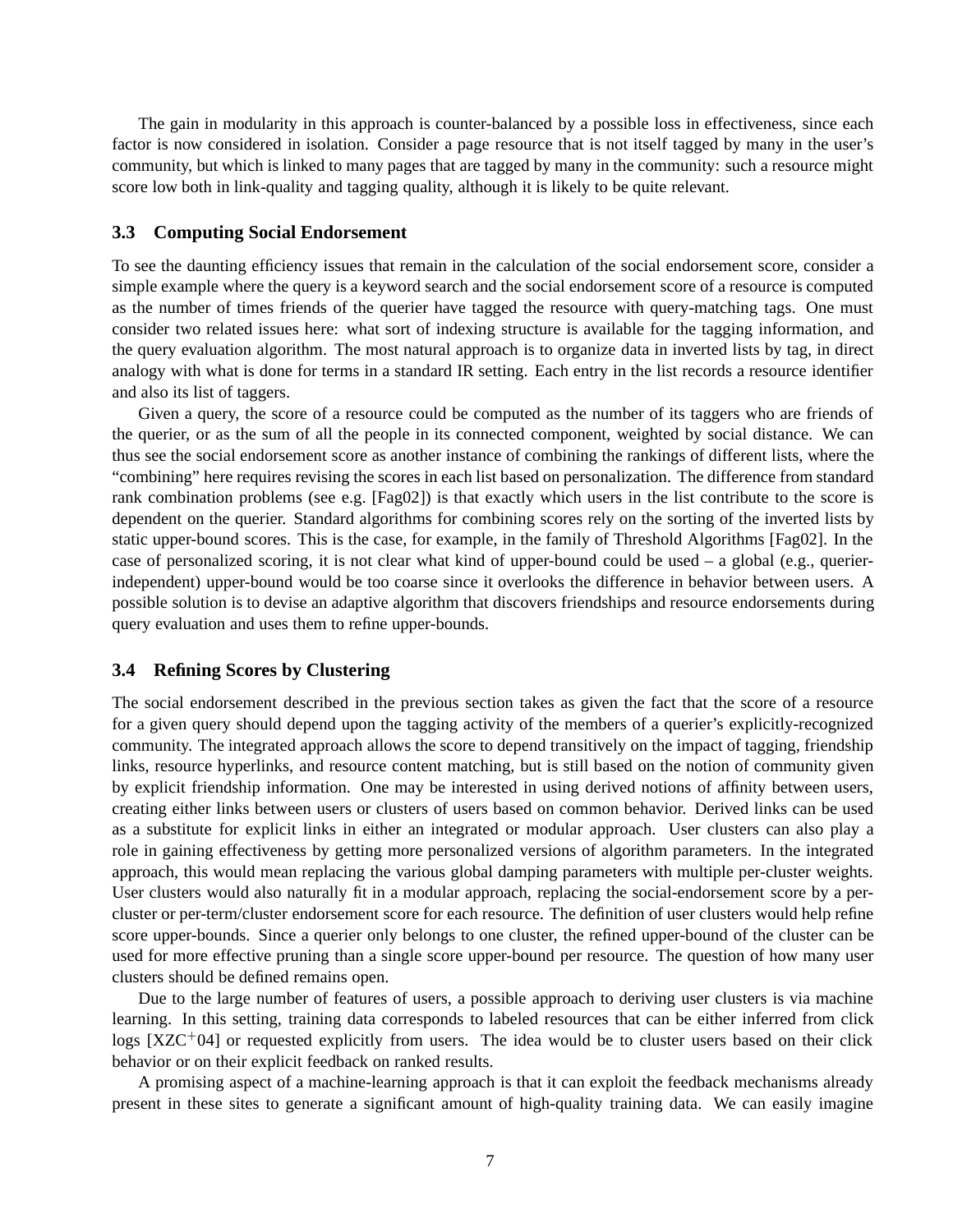allowing end-users to evaluate rankings at query time. This would be particularly appealing to users in the context of online communities, due to their already-active participation in evaluating content. In particular, by making it "easy" for users to mark a resource as good or bad, the user is only one click a way from providing that information, per resource. This is already enabled, in a limited way, by some systems such as the thumbs up/thumbs down feature in StumbleUpon [stu].

## **4 Conclusion**

Social-content websites depend fundamentally on search functionality for their core value proposition. In this paper, we have outlined the relevance factors that must be combined for effective social-content search. We have presented an *integrated approach* in which any subset of these relevance factors can be mapped into a "random surfer" model and relevance calculated with a PageRank computation. In the face of feasibility and performance challenges with this technique, we have discussed the difficulties faced in adapting more traditional relevance computation techniques to the requirements of social-content search. The development of efficient search techniques capable of effective search in this domain is an important problem, just starting to be addressed by recent work [SBBW07, BWF<sup>+</sup>07, Cha07].

One challenge to such research is evaluating quality. Accepted standards of search quality typically involve carefully annotated example sets [tre, ine]. Providing the assessments on which these metrics are based is a tedious task, but one which is nevertheless necessary. Unfortunately, this task is even more difficult to implement in the context of personalized search in social content sites. To our knowledge, there is still no principled way to evaluate the quality of proposed relevance algorithms for search involving personalization or social distance. Research papers such as [SBBW07, BWF+07] rely on manual assessments done by individuals (e.g., paper authors and students). An important issue is how to compare quality of social ranking techniques across applications and research groups.

In the context of actual systems, however, there is a great potential for users to provide feedback to the system, since expressing opinions on topics of interest may be, along with finding interesting content, a key motivation for users visiting social content sites. One avenue to explore is the incorporation of techniques and interfaces built for collaborative filtering (see, for example, [HKTR04, KSS97]) to collect feedback from users, and thus evolve and tune relevance functions over time. A key issue in this process is how to *cluster* users to efficiently predict preferences across a variety of topics and content types.

## **References**

- [BBVW06] Klaus Berberich, Srikanta Bedathur, Michalis Vazirgiannis, and Gerhard Weikum. BuzzRank ... and the Trend is Your Friend. In *WWW '06: Proceedings of the 15th international conference on World Wide Web*, 2006.
- [BK07] Nilesh Bansal and Nick Koudas. Searching the Blogosphere. In *10th International Workshop on the Web and Databases (WebDB 2007)*, 2007.
- [BP98] Sergey Brin and Lawrence Page. The Anatomy of a Large-Scale Hypertextual Web Search Engine. *Computer Networks*, 30:107–117, 1998.
- [BWF<sup>+</sup>07] Shenghua Bao, Xiaoyuan Wu, Ben Fei, Guirong Xue, Zhong Su, and Yong Yu. Optimizing Web Search using Social Annotations. In *WWW '07: Proceedings of the 12th International World Wide Web Conference*, New York, NY, USA, 2007. ACM Press.
- [CGS04] Yen-Yu Chen, Qingqing Gan, and Torsten Suel. Local Methods for Estimating PageRank Values. In *CIKM '04: Proceedings of the 13th ACM International Conference on Information and Knowledge Management*, 2004.
- [Cha07] Soumen Chakrabarti. Dynamic Personalized Pagerank in Entity-relation Graphs. In *WWW '07: Proceedings of the 16th International World Wide Web Conference*, pages 571–580, New York, NY, USA, 2007. ACM Press.
- [Fag02] Ronald Fagin. Combining Fuzzy Information: an Overview. *SIGMOD Record*, 32(2):109–118, 2002.